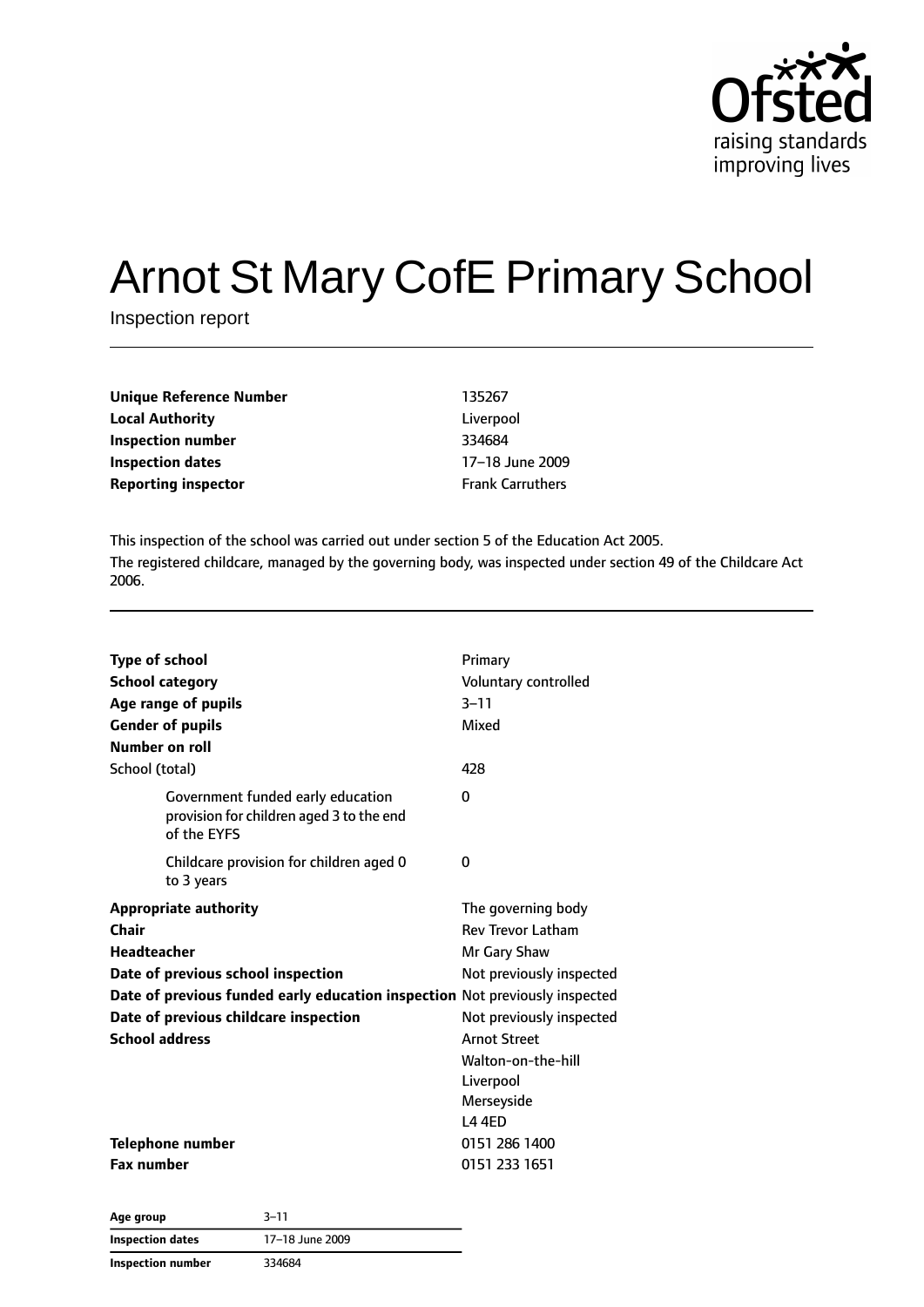.

<sup>©</sup> Crown copyright 2009

Website: www.ofsted.gov.uk

This document may be reproduced in whole or in part for non-commercial educational purposes, provided that the information quoted is reproduced without adaptation and the source and date of publication are stated.

Further copies of this report are obtainable from the school. Under the Education Act 2005, the school must provide a copy of this report free of charge to certain categories of people. A charge not exceeding the full cost of reproduction may be made for any other copies supplied.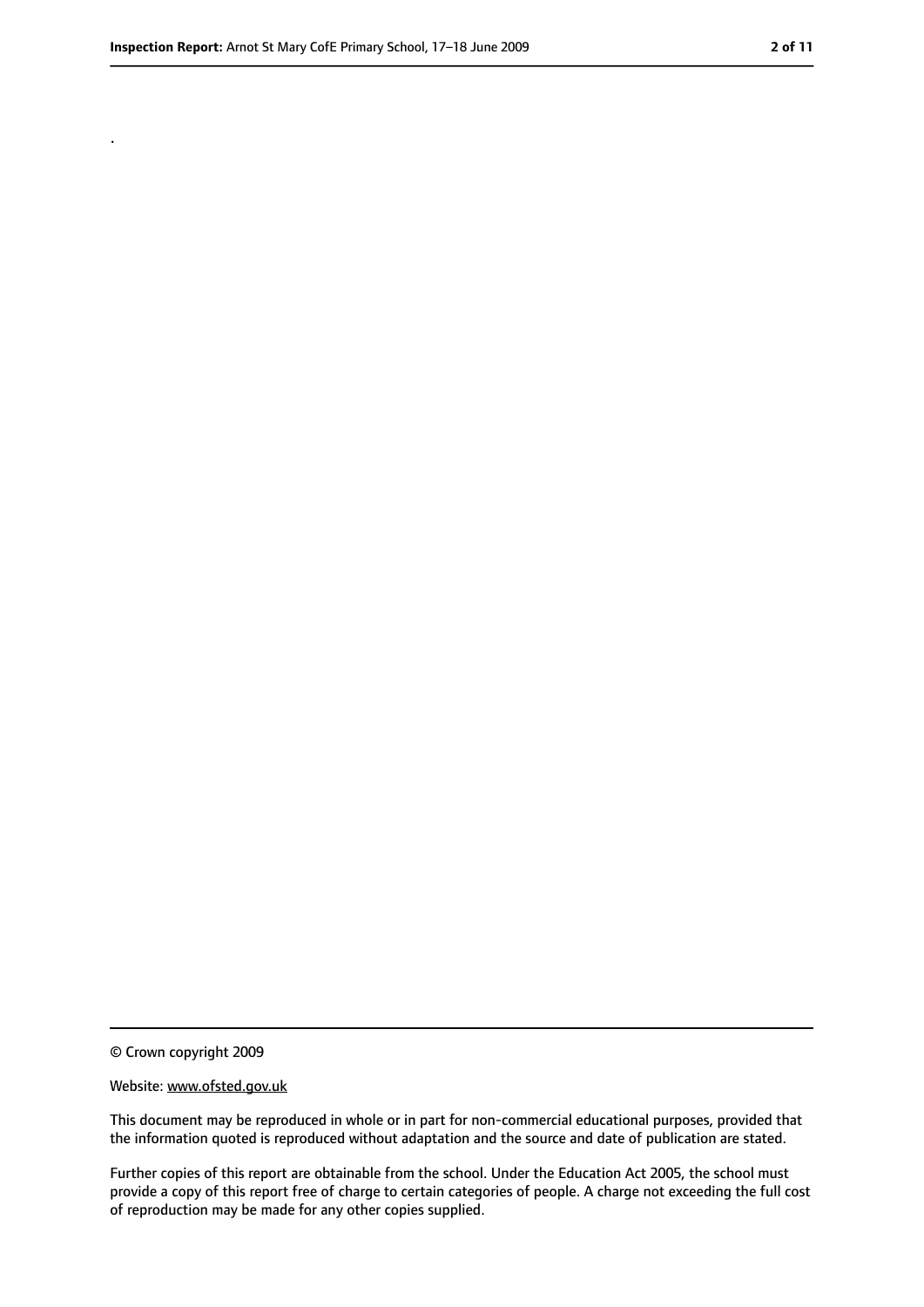# **Introduction**

The inspection was carried out by three additional inspectors.

### **Description of the school**

Arnot St Mary's Church of England Primary School was established in September 2008 from the amalgamation of Arnot Community Primary School and St Mary's Church of England Primary School. It is larger than the average of primary schools nationally and currently operates on two sites, Bedford Road and Arnot Street, about half a mile apart. It is anticipated that the whole school will start next term at the refurbished Arnot Street premises. The headteacher has been in place since the amalgamation and a new governing body was formed in January 2009 from the interim joint governing bodies. The proportion of pupils eligible for free school meals is about three times the national average for primary schools. The proportion of pupils with learning difficulties and/or disabilities is well above average but few have a statement of special educational need. There are very few pupils from minority ethnic backgrounds and the proportion learning English as an additional language is low. The Early Years Foundation Stage consists of two part-time Nursery classes and two classes of Reception-aged children.

## **Key for inspection grades**

| Grade 1 | Outstanding  |
|---------|--------------|
| Grade 2 | Good         |
| Grade 3 | Satisfactory |
| Grade 4 | Inadequate   |
|         |              |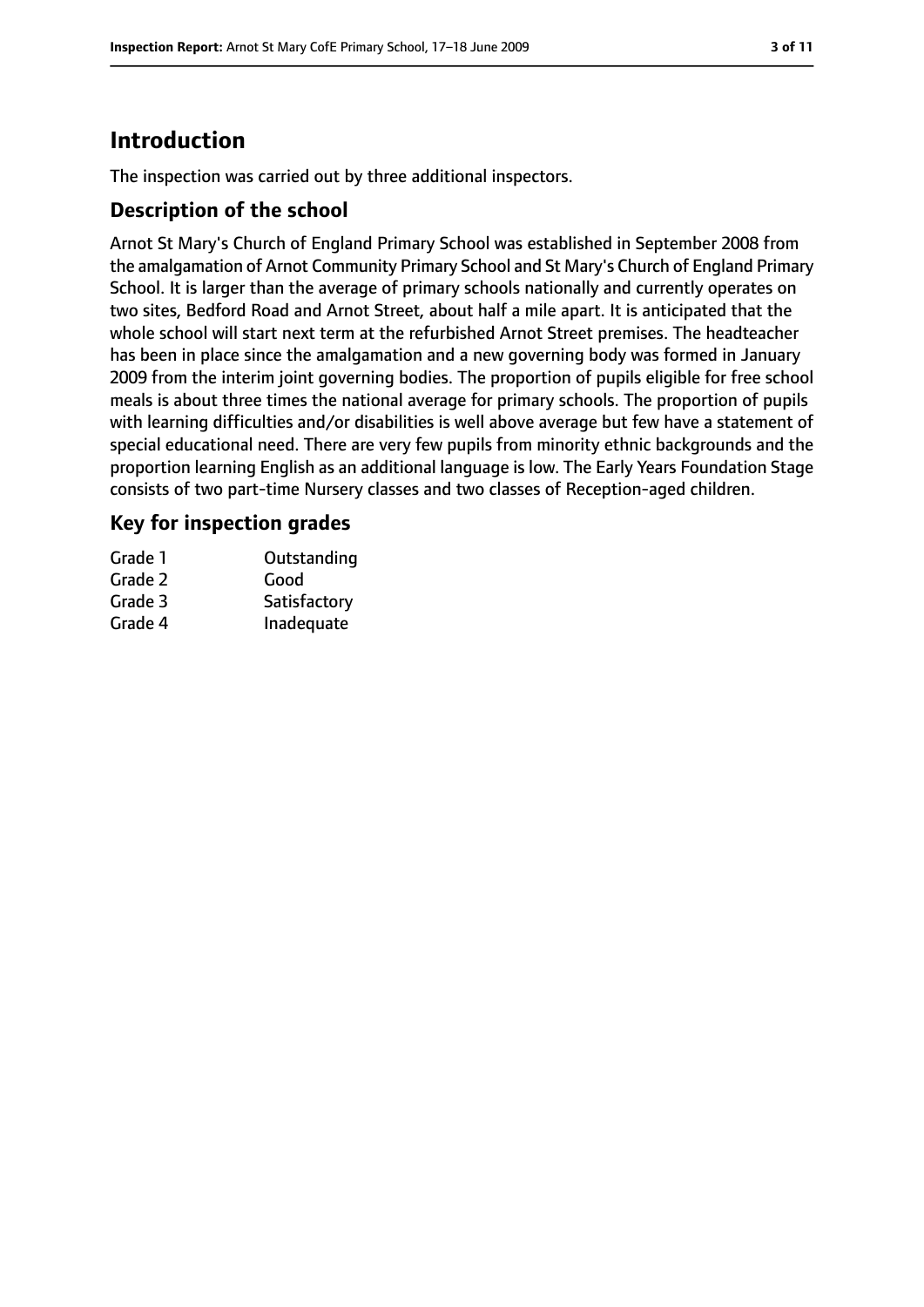# **Overall effectiveness of the school**

#### **Grade: 3**

The school provides a satisfactory education for pupils and has made a good start this year despite difficulties of accommodation. On the impressive record of one year's work under its senior leadership team the school has good capacity to improve. Two schools with quite distinct backgrounds have been successfully made into one new school and it is clear from the attitude of pupils, parents, governors and staff that all are proud of this new venture and consider it will become a significant asset to the local community. A parental comment typical of many is, 'The future is very exciting for Arnot St Mary's'.

Pupils' achievement overall is satisfactory. Children make steady progress overall in the Early Years Foundation Stage and good progress in personal, social and emotional development and communication, language and literacy. Progressin some areas of learning such as mathematical development, however, lags behind. Recent data from tracking how well pupils in Key Stage 1 and 2 are doing show that progress is accelerating in recent months and this is mainly because of the improved use of assessment to challenge the pupils more. This is having a positive impact on past underperformance. However, there has not been sufficient time to improve standards overall in the current Years 2 and 6, which are below average in reading, writing, mathematics and science. Pupils' achievement has correctly been identified as the first priority in the current school development plan and its improvement is the key to the school's future success. All groups of pupils are making satisfactory and improving progress, including those with learning difficulties and/or disabilities and the very few at the early stages of learning English as an additional language.

Pupils make good progress in their personal development, in particular their social skills. They have a good knowledge of what it means to lead a healthy lifestyle and appreciate the school's work to develop this. Pupils enjoy their learning and feel very safe and wellsupported in school. Behaviour is good and there has been one fixed term exclusion. Levels of attendance are satisfactory overall but too many pupils do not attend regularly enough. The school has good measures in place to raise the attendance of the small number of pupils who do not attend regularly or on time but this remains an aspect for improvement. Overall, pupils develop satisfactory skills to help them with their future schooling and the world of work.

Teaching and learning are satisfactory with good features. Some very good teaching was seen but good practice is not consistent across the whole school. For example, there are inconsistencies in how well activities match the needs of different groups of pupils, time in lessons is not always used as effectively as possible and the quality of marking of pupils' work is variable. The curriculum is satisfactory and is in the process of being developed well by the staff. This year staff have assimilated the curricula of both schools and moved this forward into a unified whole. The pastoral care provided for pupils, especially the vulnerable and those with learning difficulties and/or disabilities, is good and a major strength of the school. The role of senior leaders, the learning mentor and special needs coordinator have been integral in the effectiveness of this provision.

Leadership and management are satisfactory. The capable senior leadership team under the strong guidance and vision of the headteacher is at the heart of developments, the full effect of which is still to be realised. Its self-evaluation processes are good and its views about the school overall match the judgements in this report with few discrepancies. Partnerships with agencies and other schools are good and benefit the personal and academic development of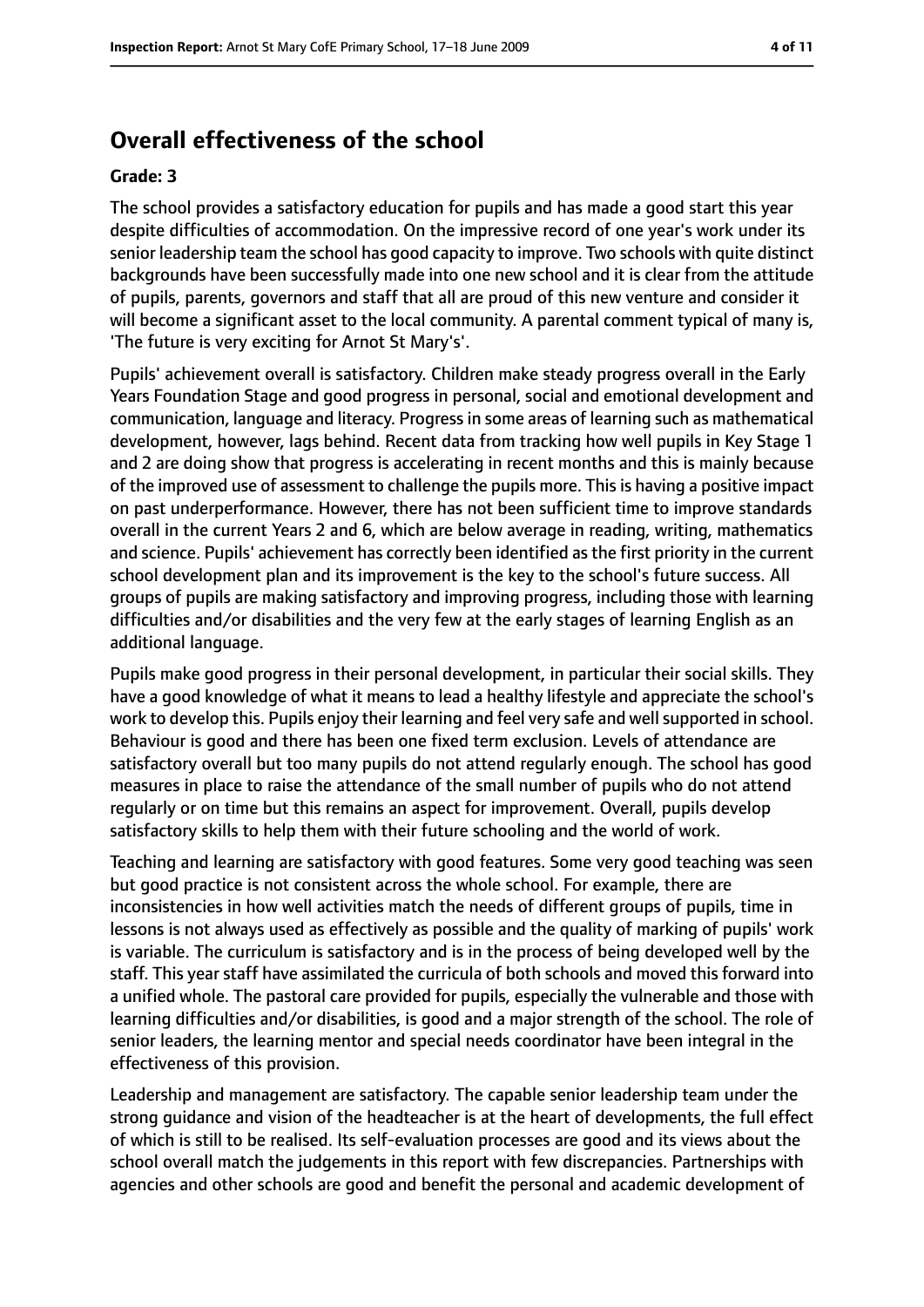the pupils. Given the satisfactory outcomes for pupils and quality of provision, the school gives satisfactory value for money.

## **Effectiveness of the Early Years Foundation Stage**

#### **Grade: 3**

Overall, the skills of the children entering the Nursery in September 2008 were below those typical for children of this age. During their time in the Nursery and Reception classes, the children make steady progress, growing increasingly independent and more skilled in their language. However, most still enter Year 1 working at levels below those expected for their age. In some aspects, children make good progress. For example, progress in communication, language and literacy during the current Reception Year has been very good. Half of the children achieved national expectations for the end of the Early Years Foundation Stage in speaking and listening by the month of March. Staff training in the national project in this area of learning has significantly raised the skills of staff so that children's progress is accelerating in both language skills and personal, social and emotional development. Nevertheless, there is room for improvement, especially in areas of learning such as mathematical development. Teaching and the learning opportunities provided are satisfactory overall. The welfare of children is promoted effectively. Staff recognise the need to ensure that their planning is more closely built upon their observations and assessments in order to meet the needs of all the children. The leadership and management of the key stage are satisfactory overall. The temporary coordinator has correctly identified the need to ensure that all staff have the skills needed to promote sound learning and has laid a good foundation for the incoming key stage leader next term.

# **What the school should do to improve further**

- Improve children's achievement in the Early Years Foundation Stage and raise standards of attainment across in Years 1 to 6 in reading, writing, mathematics and science.
- Improve levels of attendance to reach the school's locally agreed targets.
- Improve the quality of teaching so that it is at least good in all classes in order to promote better learning and achievement.

A small proportion of school where overall effectiveness is judged satisfactory but which have areas of underperformance will receive a monitoring visit by an Ofsted inspector before their next section 5 inspection.

# **Achievement and standards**

#### **Grade: 3**

Standards in Years 1 and 2 are below average in reading, writing and mathematics but the impact of initiatives to improve reading is helping to lift standards of both reading and writing. Standards of presentation in pupils' books are good and teachers in both key stages are raising their expectations of what pupils can achieve. Nevertheless, hardly any pupils in Year 2 have reached above the expected level in the three subjects and this is an aspect for improvement. Progress in classes in Key Stage 2 is satisfactory overall. It is good in Year 6. These pupils have been working at a low level of attainment in the past and are still catching up. Standards in Year 6 remain below average and too few pupils are on target to reach Level 5 in English, mathematics and science. Pupils who have been underperforming in the past have been identified well by staff in the last two terms and intervention strategies are proving effective in turning things around. Those with learning difficulties and/or disabilities have made satisfactory progress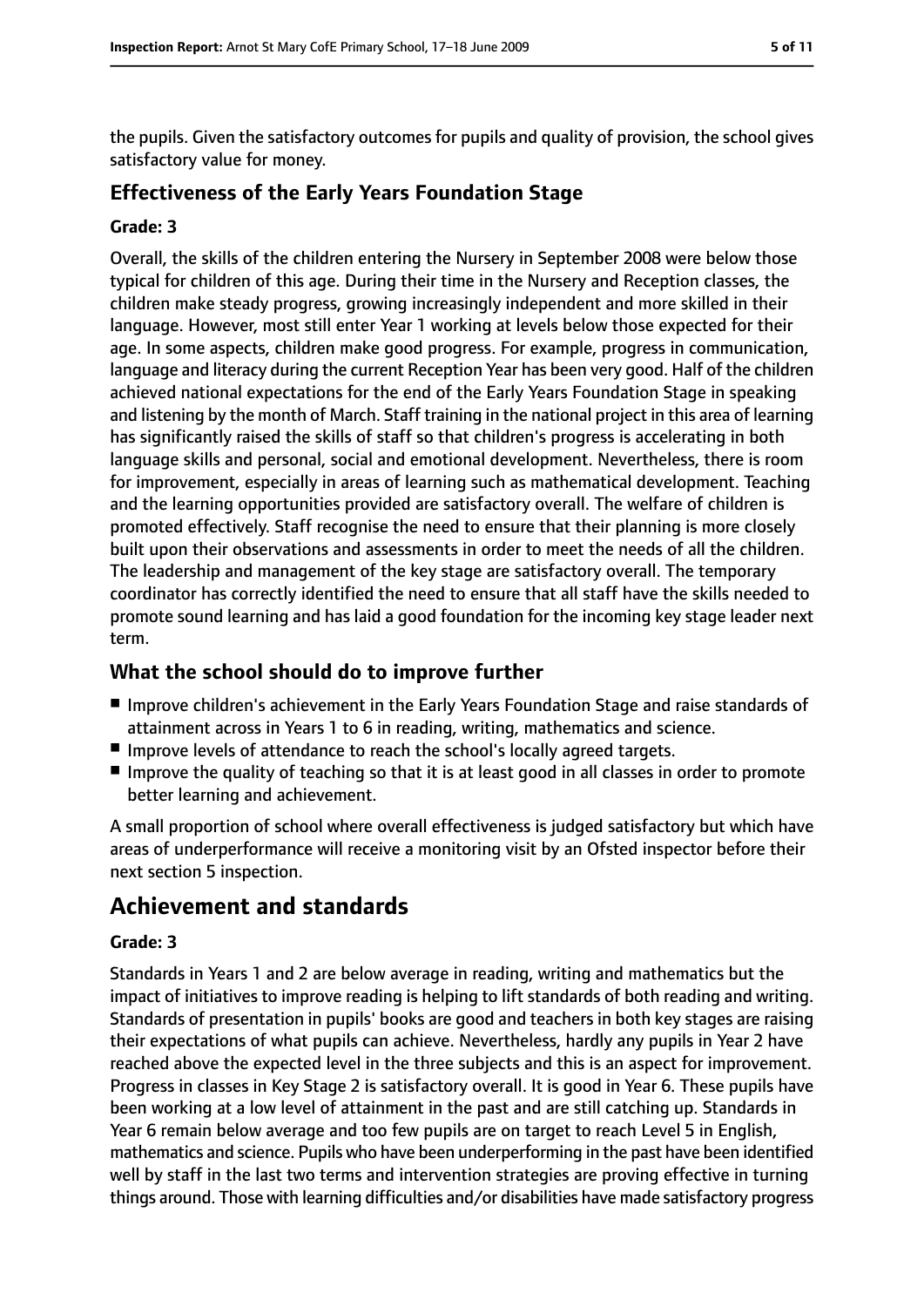during the current school year. They have shown significant gains in recent terms with the implementation of successful intervention and support programmes.

# **Personal development and well-being**

#### **Grade: 2**

Pupils enjoy their learning and most are happy to attend regularly. They appreciate the friendliness of the adults and pupils. 'Lessons are fun,' they say because, 'you get to do exciting things, like dissecting a flower in science.' They say that teachers are fair and they feel listened to. Pupils show respect and care for one another, listening to others and contributing well to discussions in classrooms. They say, 'Home and school are like a big family'. Pupils respond very positively to the efforts of lunchtime staff to promote enjoyable, cooperative play. Their spiritual, moral, social and cultural development is good, with cultural awareness developing well through curricular work on other faiths and cultures. All children learn Spanish and this is supported by effective displays about all aspects of the culture and a residential trip to Barcelona. Pupils of all ages take pride in their newly created school and enjoy the greater opportunities for learning and making new friends. They say that the new building 'means we're special'. Responsibilities such as the school council provide pupils with opportunities to develop mature attitudes in preparation for adult life and money is raised by pupils for local and national charities.

# **Quality of provision**

# **Teaching and learning**

#### **Grade: 3**

Strengths of teaching and learning include good working relationships, which pupils respond to well with good behaviour and application. They enjoy rising to challenges, such as in a Year 6 lesson where pupils were asked to calculate using a calculator on which the number six was broken. Teachers are very well supported by teaching assistants. When pupils work at a task in pairs or groups they collaborate very well and purposefully. Teachers prepare thoroughly and are usually well focused on what they want the pupils to learn in the lesson. There is good pace to oral sessions although occasionally the less confident pupils are not drawn into the discussion well enough. Tasks are planned to present a suitable challenge for pupils' different levels of ability but expectations of the amount of work to be completed are not always set for different groups. On occasions all pupils stay on the carpet listening to every group's instruction unnecessarily and this also slows the pace of learning. Marking is inconsistent but there are some very good examples of teachers indicating next steps in learning and sometimes of pupils responding to teachers' comments well.

# **Curriculum and other activities**

#### **Grade: 3**

The curriculum allows pupils to make satisfactory progress in basic skills, as in information and communication technology (ICT). Some good links are made across subjects as in Year 2 when pupils were learning about animal differences and creating sock puppets based on this work. However, pupils do not yet have enough opportunities to practise basic skills in lessons across the curriculum. There is good provision for pupils to learn about the benefits of both healthy lifestyles and safe practices which impacts positively on their personal development and well-being. A good range of visits and visitors is planned to enhance pupils' limited experiences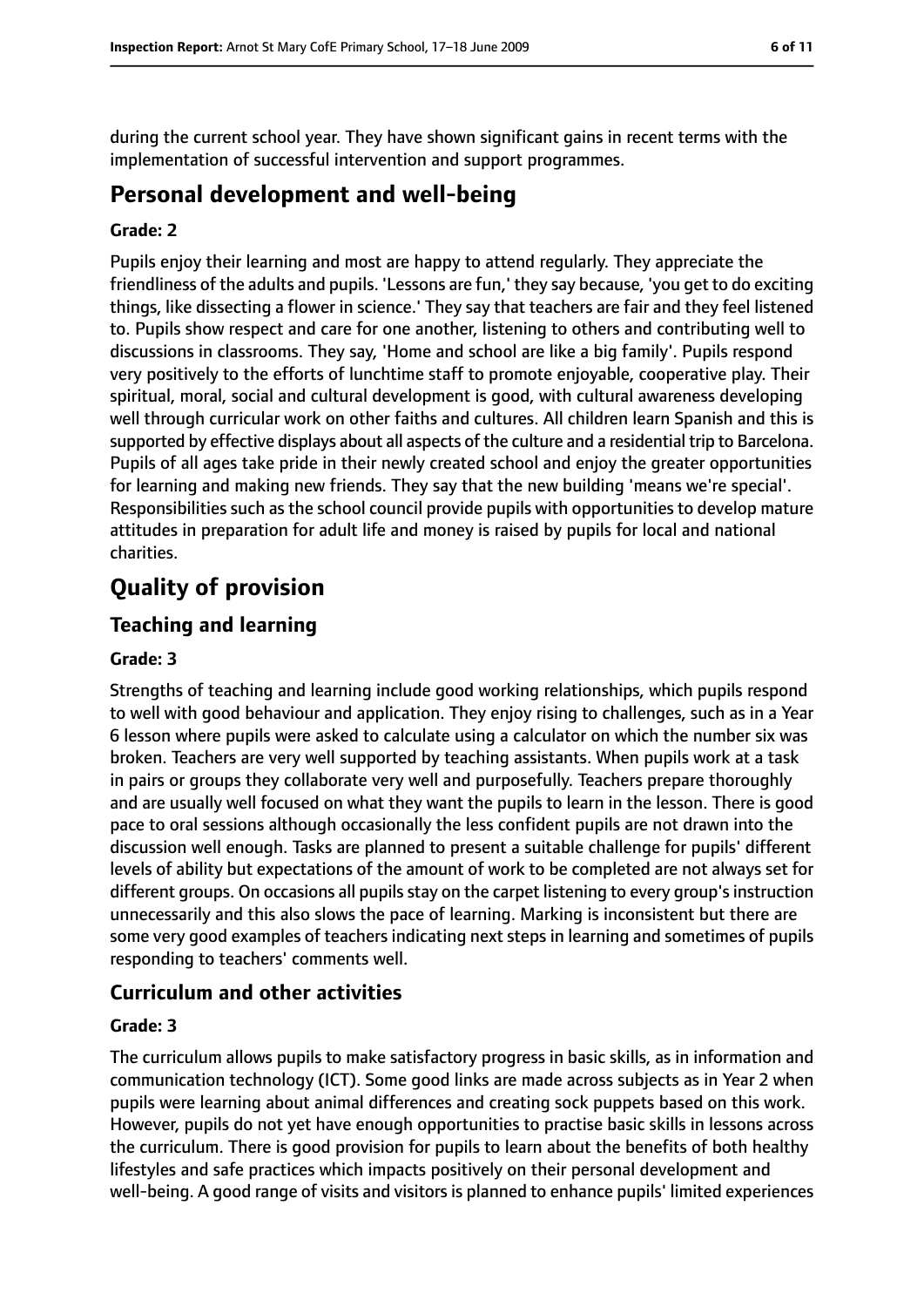greatly. Similarly there are good opportunities to experience and solve problems in the real world such as through the Enterprise Club. There is a wide range of after-school clubs and a high take-up by pupils. Spanish makes a very good contribution to pupils' learning. Links with outside agencies also enhance pupils' skills in sports. While there is some provision for talented pupils, such as in dance, nothing is yet in place for those who are more gifted academically.

#### **Care, guidance and support**

#### **Grade: 2**

Pupils feel safe and very well cared for in school and parents also hold the view that the teachers are a very caring group. Support staff are deployed very effectively where need is greatest and this is beginning to result in improved achievement of those pupils. Current government requirements for safeguarding are met fully. Behaviour is monitored well and incidents of poor behaviour or aggressive behaviour are rare. Any are dealt with effectively so that pupils feel safe and free from any bullying. The school works hard to foster relationships with parents and as a result a good number help in school. The work of senior staff and the school's education welfare officer hassuccessfully improved attendance rates and reduced the number of persistent absentees by one third since the school opened. There are now clear procedures for tracking pupils' progress in learning so that the impact of any intervention strategies can be assessed. This enables teachers to guide pupils in what they need to do to improve their attainment. The full impact of this is still to be realised.

# **Leadership and management**

#### **Grade: 3**

Senior leaders supported by the new governing body have identified accurately what the school needs to do to blossom from the start and have rightly set as their first priority the personal development and academic performance of the pupils. They have successfully brought together into one community two schools from quite distinct backgrounds. Other aspects of community cohesion locally and further afield are in the process of development and are satisfactory overall. Initiatives, such as the introduction and good use of assessment to track pupils' progress, are making a positive start to the raising of standards though their full impact is yet to be felt. The school now tracks well the performance of all groups of pupils to promote equality of opportunity but outcomes are only satisfactory because not enough pupils reach their full potential. Much remains to be done and senior staff are fully aware of this and have good capacity to make improvement. Governors are in the process of developing their roles. Their main work since establishment has been to oversee finance and buildings. This has been very effective and helped smooth the process of school development.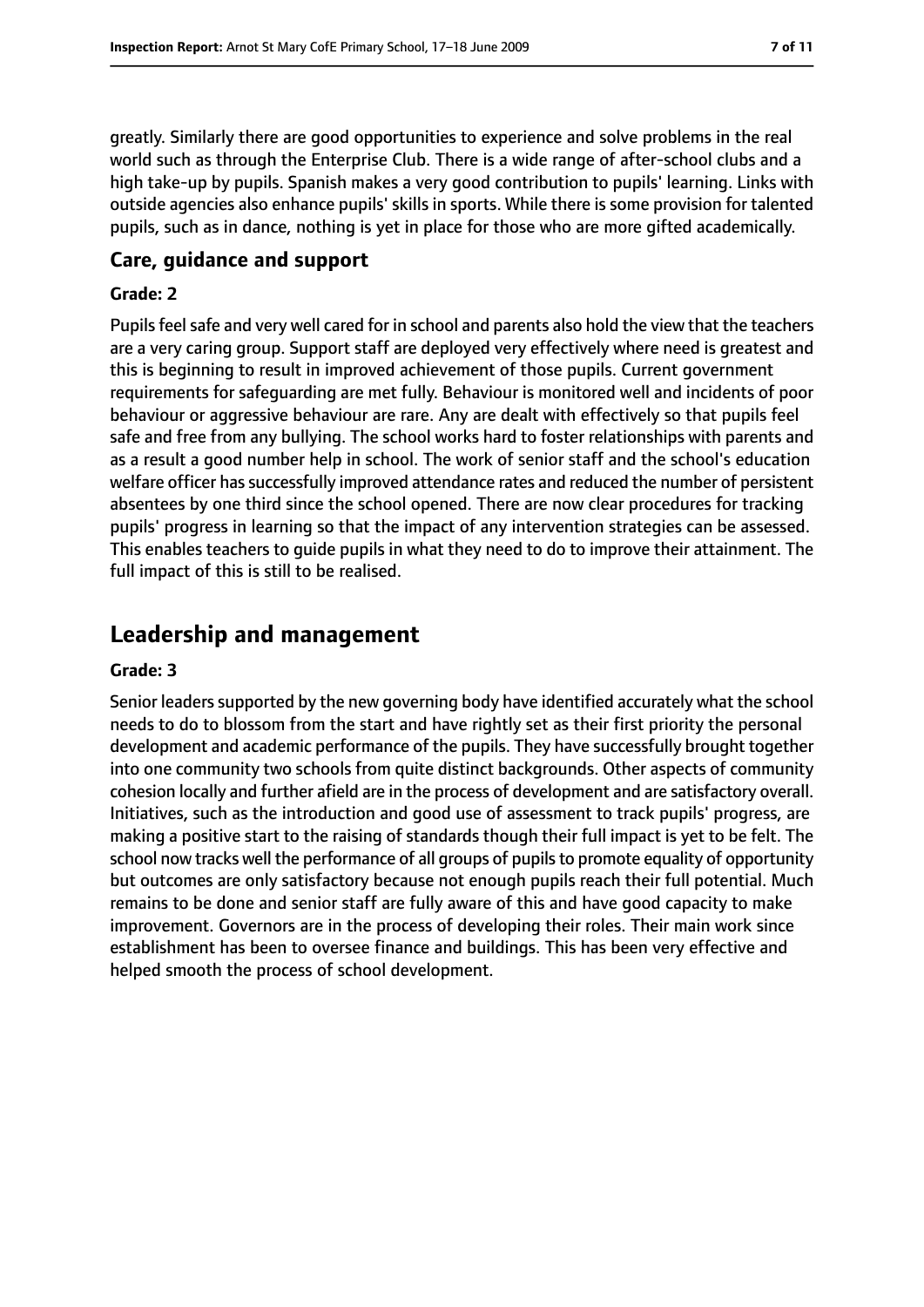**Any complaints about the inspection or the report should be made following the procedures set out in the guidance 'Complaints about school inspection', which is available from Ofsted's website: www.ofsted.gov.uk.**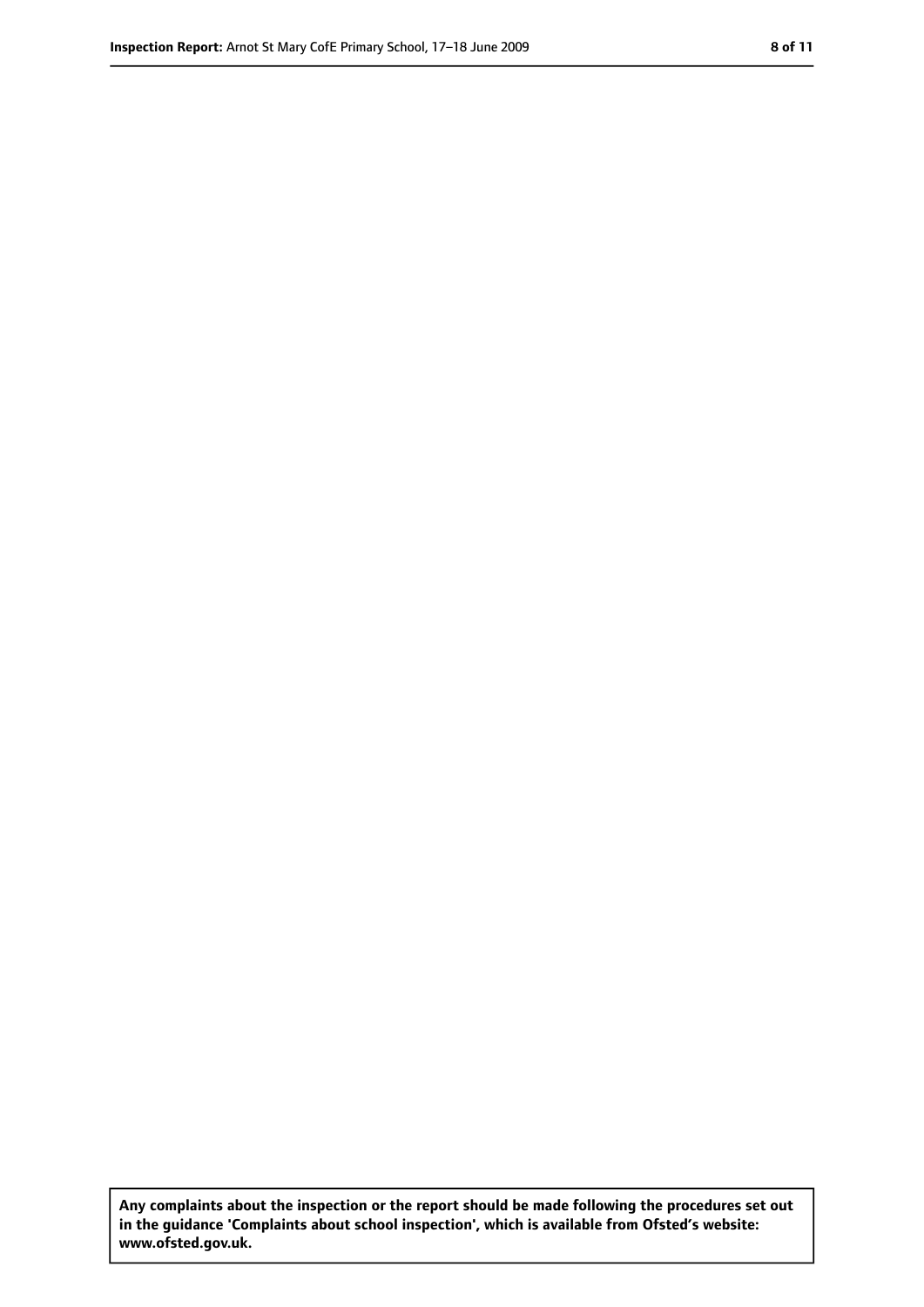# **Inspection judgements**

| Key to judgements: grade 1 is outstanding, grade 2 good, grade 3 satisfactory, and | School  |
|------------------------------------------------------------------------------------|---------|
| arade 4 inadequate                                                                 | Overall |

## **Overall effectiveness**

| How effective, efficient and inclusive is the provision of<br>education, integrated care and any extended services in meeting the<br>needs of learners? |           |
|---------------------------------------------------------------------------------------------------------------------------------------------------------|-----------|
| Effective steps have been taken to promote improvement since the last<br>inspection                                                                     | <b>NA</b> |
| How well does the school work in partnership with others to promote learners'<br>well being?                                                            |           |
| The capacity to make any necessary improvements                                                                                                         |           |

# **Effectiveness of the Early Years Foundation Stage**

| How effective is the provision in meeting the needs of children in the<br><b>EYFS?</b>       |  |
|----------------------------------------------------------------------------------------------|--|
| How well do children in the EYFS achieve?                                                    |  |
| How good are the overall personal development and well-being of the children<br>in the EYFS? |  |
| How effectively are children in the EYFS helped to learn and develop?                        |  |
| How effectively is the welfare of children in the EYFS promoted?                             |  |
| How effectively is provision in the EYFS led and managed?                                    |  |

# **Achievement and standards**

| How well do learners achieve?                                                                               |  |
|-------------------------------------------------------------------------------------------------------------|--|
| The standards <sup>1</sup> reached by learners                                                              |  |
| How well learners make progress, taking account of any significant variations<br>between groups of learners |  |
| How well learners with learning difficulties and/or disabilities make progress                              |  |

<sup>&</sup>lt;sup>1</sup>Grade 1 - Exceptionally and consistently high; Grade 2 - Generally above average with none significantly below average; Grade 3 - Broadly average to below average; Grade 4 - Exceptionally low.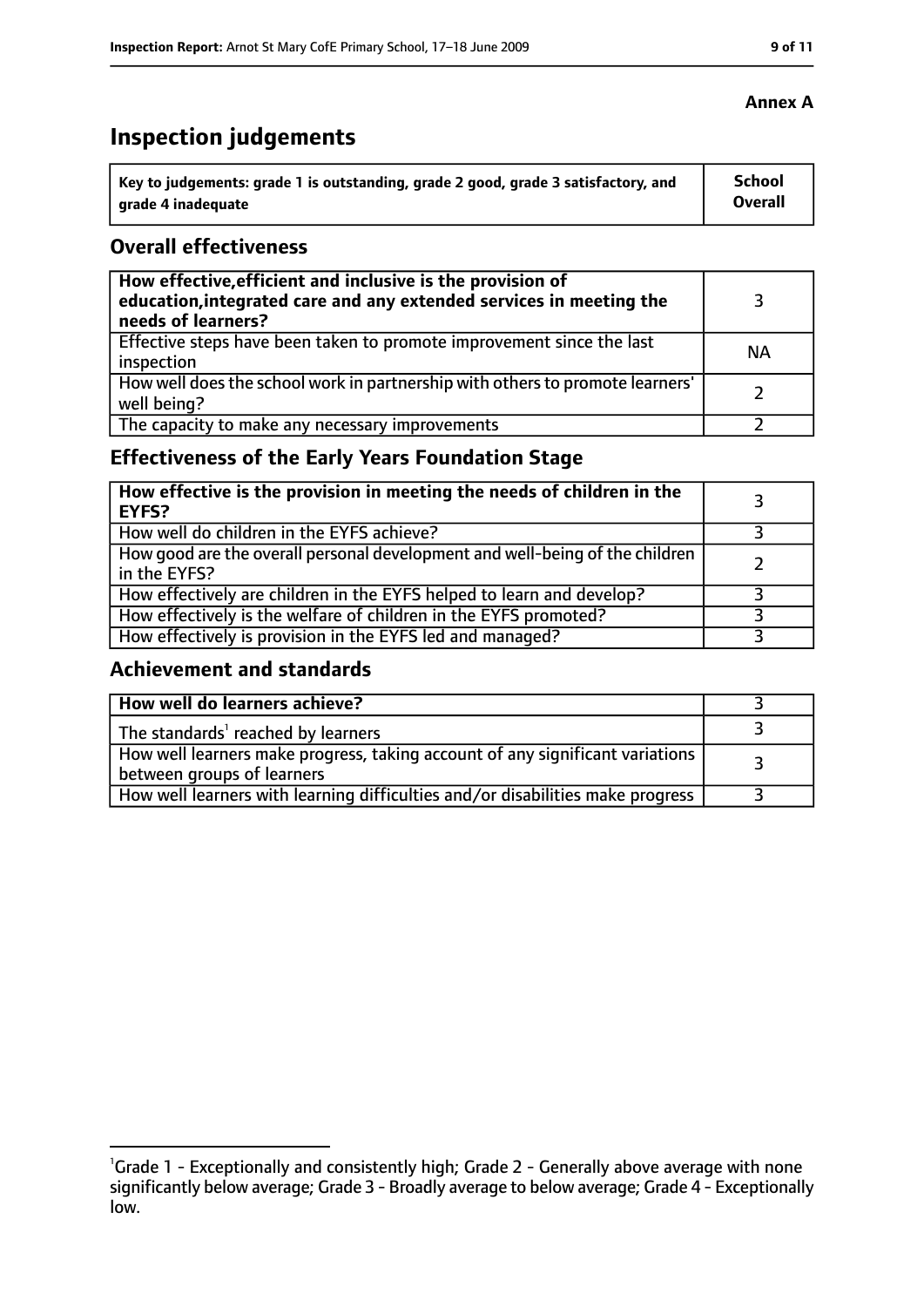# **Personal development and well-being**

| How good are the overall personal development and well-being of the<br>learners?                                 |  |
|------------------------------------------------------------------------------------------------------------------|--|
| The extent of learners' spiritual, moral, social and cultural development                                        |  |
| The extent to which learners adopt healthy lifestyles                                                            |  |
| The extent to which learners adopt safe practices                                                                |  |
| The extent to which learners enjoy their education                                                               |  |
| The attendance of learners                                                                                       |  |
| The behaviour of learners                                                                                        |  |
| The extent to which learners make a positive contribution to the community                                       |  |
| How well learners develop workplace and other skills that will contribute to<br>their future economic well-being |  |

# **The quality of provision**

| How effective are teaching and learning in meeting the full range of<br>learners' needs?              |  |
|-------------------------------------------------------------------------------------------------------|--|
| How well do the curriculum and other activities meet the range of needs and<br>interests of learners? |  |
| How well are learners cared for, quided and supported?                                                |  |

# **Leadership and management**

| How effective are leadership and management in raising achievement<br>and supporting all learners?                                              |           |
|-------------------------------------------------------------------------------------------------------------------------------------------------|-----------|
| How effectively leaders and managers at all levels set clear direction leading<br>to improvement and promote high quality of care and education |           |
| How effectively leaders and managers use challenging targets to raise standards                                                                 | 3         |
| The effectiveness of the school's self-evaluation                                                                                               |           |
| How well equality of opportunity is promoted and discrimination eliminated                                                                      |           |
| How well does the school contribute to community cohesion?                                                                                      | 3         |
| How effectively and efficiently resources, including staff, are deployed to<br>achieve value for money                                          | 3         |
| The extent to which governors and other supervisory boards discharge their<br>responsibilities                                                  | 3         |
| Do procedures for safequarding learners meet current government<br>requirements?                                                                | Yes       |
| Does this school require special measures?                                                                                                      | No        |
| Does this school require a notice to improve?                                                                                                   | <b>No</b> |